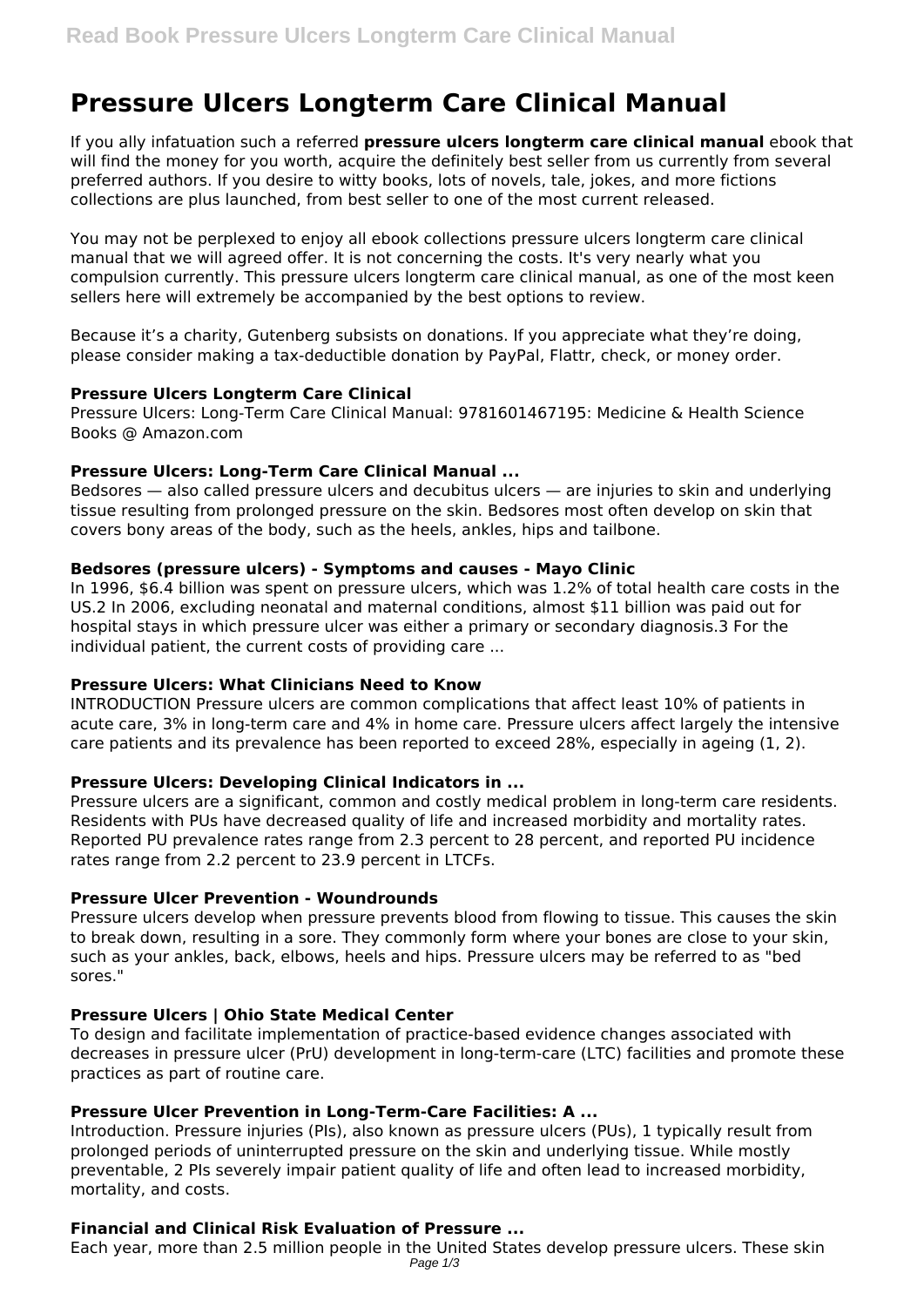lesions bring pain, associated risk for serious infection, and increased health care utilization. The aim of this toolkit is to assist hospital staff in implementing effective pressure ulcer prevention practices through an interdisciplinary approach to care.

# **Preventing Pressure Ulcers in Hospitals | Agency for ...**

AMDA's clinical practice guidelines (CPGs) have become the standard care process in the postacute and long-term care (PA/LTC) setting. AMDA CPGs can reduce: costs, avoidable transfers, and risk of survey penalty and litigation. Most importantly, AMDA CPGs can improve: patient outcomes, and safety of staff, facility, and patients.

# **CPGs (Clinical Practice Guidelines) | AMDA**

Treating pressure ulcers involves reducing pressure on the affected skin, caring for wounds, controlling pain, preventing infection and maintaining good nutrition.

# **Bedsores (pressure ulcers) - Diagnosis and treatment ...**

The projected lifetime risk of pressure ulcers was 8.3% with current practice, and ranged from 6.1% to 8.0% with quality improvement strategies. Over a lifetime, the number needed to treat to prevent 1 pressure ulcer was 45 for strategy 1, 63 for strategy 4, 158 for strategy 3, and 333 for strategy 2.

# **Preventing Pressure Ulcers in Long-term Care: A Cost ...**

Pressure ulcer (Pr U) incidence is associated with an increased Morbidity & Mortality – nearly 70% die within six months. (Brown 2003) Pr U incidence is increasing in long term care. (LTC) (Horn et al. 2004)

# **Wound and Pressure Ulcer Management**

MAIN RESULTS Of the 2015 residents studied, 208 (10.3%) had 1 or more pressure ulcers on admission to a long-term-care facility. The proportion of patients with 1 or more pressure ulcers was 11.9% among those admitted from a hospital and 4.7% among those not admitted from a hospital  $(P<.001)$ .

# **Pressure Ulcers and the Transition to Long-Term Care ...**

2020 International Pressure Ulcer/Injury Guideline: The Long-Term Care Specific Updates (7/21/2020) ... with additional credentials as a Certified Wound Specialist Physician and a Certified Medical Director in long-term care. He is a current board member of the National Pressure Ulcer Advisory Panel.

# **2020 International Pressure Ulcer/Injury Guideline: The ...**

European Pressure Ulcer Advisory Panel, National Pressure Ulcer Advisory Panel, Pan Pacific Pressure Ulcer Injury Alliance (2014) Prevention and treatment of pressure ulcers: quick reference guide. Cambridge Media. He M, Tang A, Ge X, Zheng J (2016) Pressure Ulcers in the Intensive Care Unit: An Analysis of Skin Barrier Risk Factors.

# **Support Surfaces for Pressure Ulcer Prevention in ...**

The patient in this case suffered a stroke and was admitted to hospital. After being discharged, a memory foam mattress was ordered for the patient, this was the wrong type of mattress. The patient was known to be at a high risk of getting pressure ulcers but was not referred to the District Nurses for pressure ulcer risk assessments.

# **Importance of Care Plans in Preventing and Managing ...**

Pressure ulcers, also called decubitus ulcers or bedsores, are one of the most alarming complications of healthcare across the world. Pressure ulcer rates are increasing in healthcare facilities, and the impact is incredible. At Brown, Christie & Green, our Houston pressure ulcer attorney receives calls about pressure ulcers every day.

# **Pressure Ulcer Rates: How are Healthcare Facilities ...**

Long-term care providers can legally be held liable if a resident in a nursing home develops pressure ulcers and is judged as receiving substandard care associated with pressure ulcers and ...